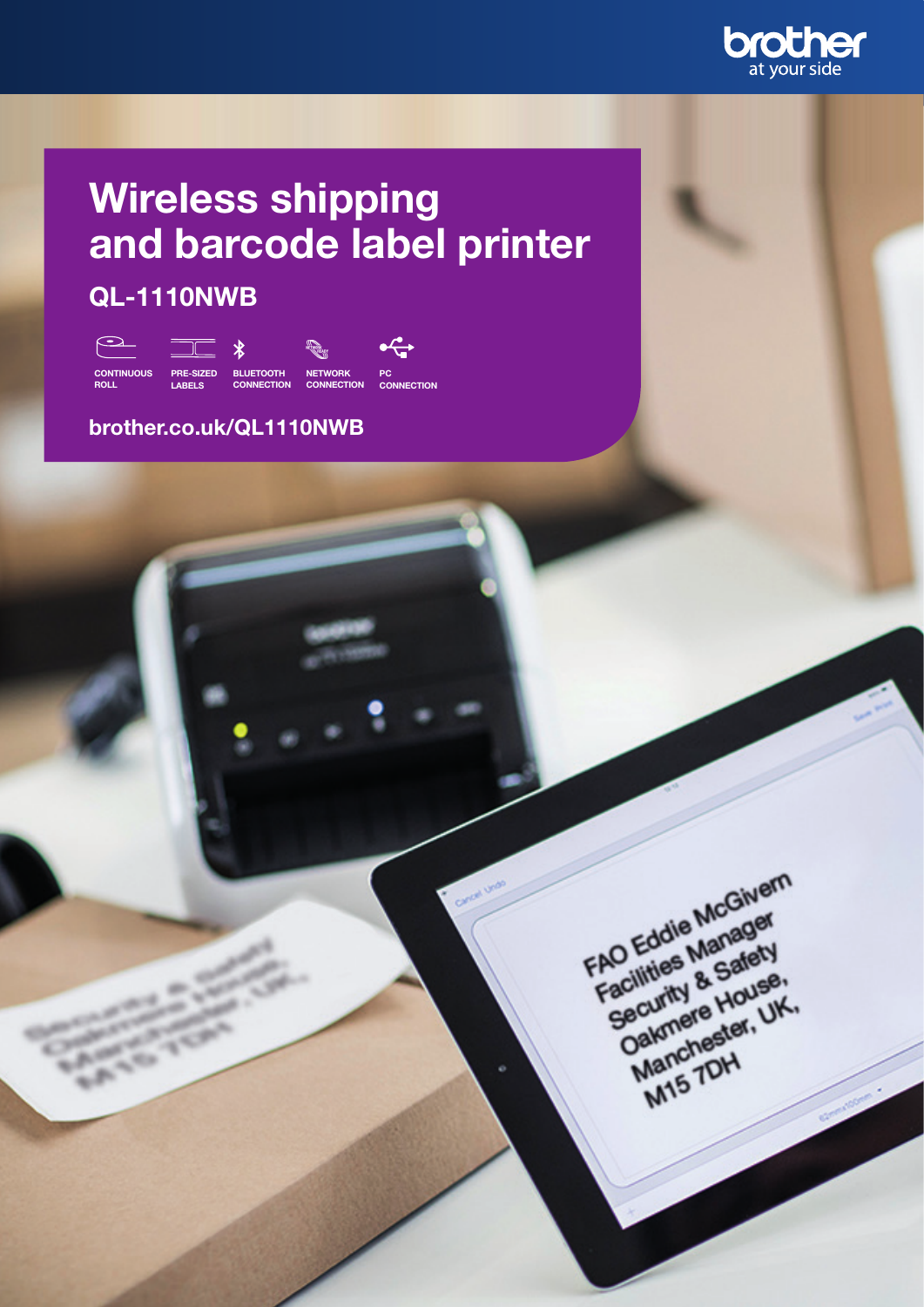## QL-1110NWB

Wireless shipping and barcode label printer



The Brother QL-1110NWB is a high-speed label printer engineered with flexible connectivity options – Bluetooth, wired and wireless interfaces.

This business-quality label printer lets you create cost-effective adhesive paper labels, up to 4" wide, for packages, envelopes, postage and more.

The unique to Brother feature of automatic crop print function enables online sellers to easily print product and other barcode labels instead of using A4/letter size label sheet templates\*. The barcode labels comply with Fulfilled by Amazon requirements.

The Brother QL-1110NWB delivers fast print speeds of up to 69 standard address labels per minute with black text at 300dpi. USB Host interface offers additional functionality.

Auto cutter allows for printing one or multiple labels at a time, eliminating wasted label sheets.



The QL-1110NWB supports Apple AirPrint to enable printing from compatible apps on iOS devices and Mac.

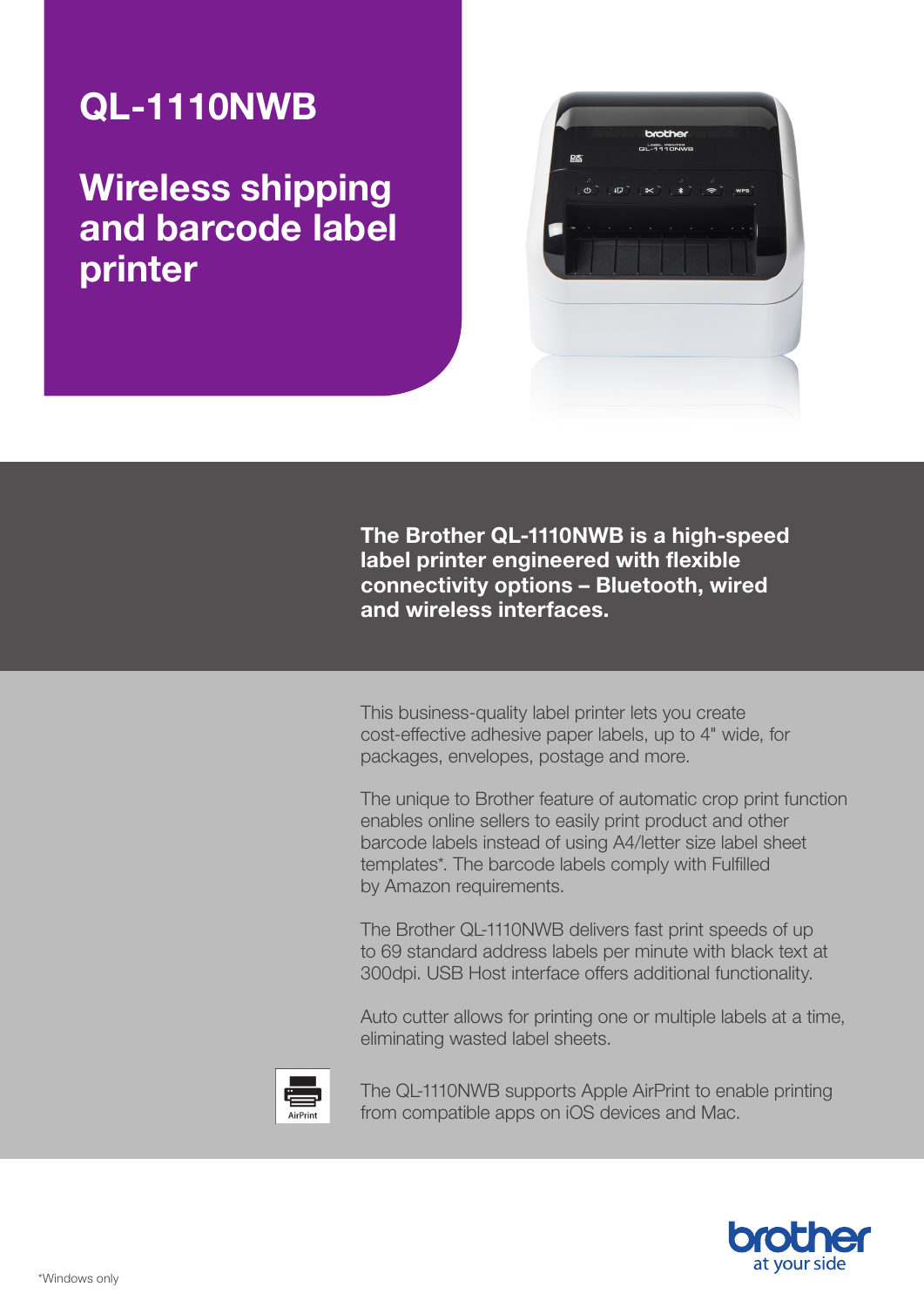| Printer<br>Included items<br>DK-11247 - Large shipping pre-sized labels (41 labels)<br>In the box<br>DK-22205 - 62mm width continuous roll (8.1 metres)<br>USB cable<br>AC power cord<br>Documentation | <b>QL-1110NWB</b> |
|--------------------------------------------------------------------------------------------------------------------------------------------------------------------------------------------------------|-------------------|
|                                                                                                                                                                                                        |                   |

| <b>Printing / Media</b> |                                                                             |
|-------------------------|-----------------------------------------------------------------------------|
| Printing technology     | Direct thermal                                                              |
| Print resolution        | 300 x 300dpi                                                                |
| Maximum print speed*    | 69 standard address labels per minute or 110mm per second*                  |
| Label widths            | 12mm - 103.6mm                                                              |
| Maximum print width     | 101.6mm                                                                     |
| Minimum label length    | $25.4$ mm                                                                   |
| Maximum label length    | 3 metres (Windows / MacOS)   1 metre (P-touch Editor Lite / iPrint&Label)** |
| Media sensor type       | Reflective                                                                  |
| Cutter                  | Yes (full cut / quillotine type)                                            |
| Media types             | DK rolls (DK pre-sized labels / DK continuous tape)                         |

### Control panel

Buttons Power / Feed / Cut / P-touch Editor Lite

| <b>Connectivity</b>           |                                                                                                                                                   |
|-------------------------------|---------------------------------------------------------------------------------------------------------------------------------------------------|
| <b>USB</b>                    | USB version 2.0 full-speed (type B)                                                                                                               |
| USB host capability           | Yes (HID class)                                                                                                                                   |
| <b>Bluetooth</b>              | Bluetooth 2.1+EDR                                                                                                                                 |
| <b>Bluetooth profiles</b>     | SPP (Serial Port Profile)<br><b>OPP (Object Push Profile)</b><br><b>BIP (Basic Imaging Profile)</b><br>HCRP (Hard Copy Cable Replacement Profile) |
| iOS and Android compatibility | Yes (including MFi and AirPrint)                                                                                                                  |

#### Memory

| Flash (for label templates)     | '.8MB |
|---------------------------------|-------|
| Locations (for label templates) | 255   |

| <b>Power</b>                     |                                   |
|----------------------------------|-----------------------------------|
| Power                            | 220-240V AC internal power supply |
| <b>Energy Star Certification</b> | Yes                               |

| <b>Weights/Dimensions</b> |                                         |
|---------------------------|-----------------------------------------|
| Dimensions                | $170(w) \times 222(h) \times 151(d)$ mm |
| Weight                    | 1.73kg                                  |

| <b>Software / Firmware</b>                                                                         |                                                                                                                                                                                                                                                                                                                                                                                             |
|----------------------------------------------------------------------------------------------------|---------------------------------------------------------------------------------------------------------------------------------------------------------------------------------------------------------------------------------------------------------------------------------------------------------------------------------------------------------------------------------------------|
| Operating system support<br>(visit http://support.brother.com for latest<br>downloads and support) | Microsoft <sup>®</sup> Windows <sup>®</sup> 7 / Windows® 8 /<br>Windows <sup>®</sup> 8.1 / Windows <sup>®</sup> 10<br>Microsoft <sup>®</sup> Windows Server <sup>®</sup> 2008/2008 R2 / 2012 / 2012 R2 / 2016<br>macOS v10.11/10.12/10.13<br>iOS 10/11 (iPrint&Label App)<br>iOS 7/8/9/10/11 (iOS SDK)<br>Android 4.4 or greater (iPrint&Label App)<br>Android 4.4 or greater (Android SDK) |